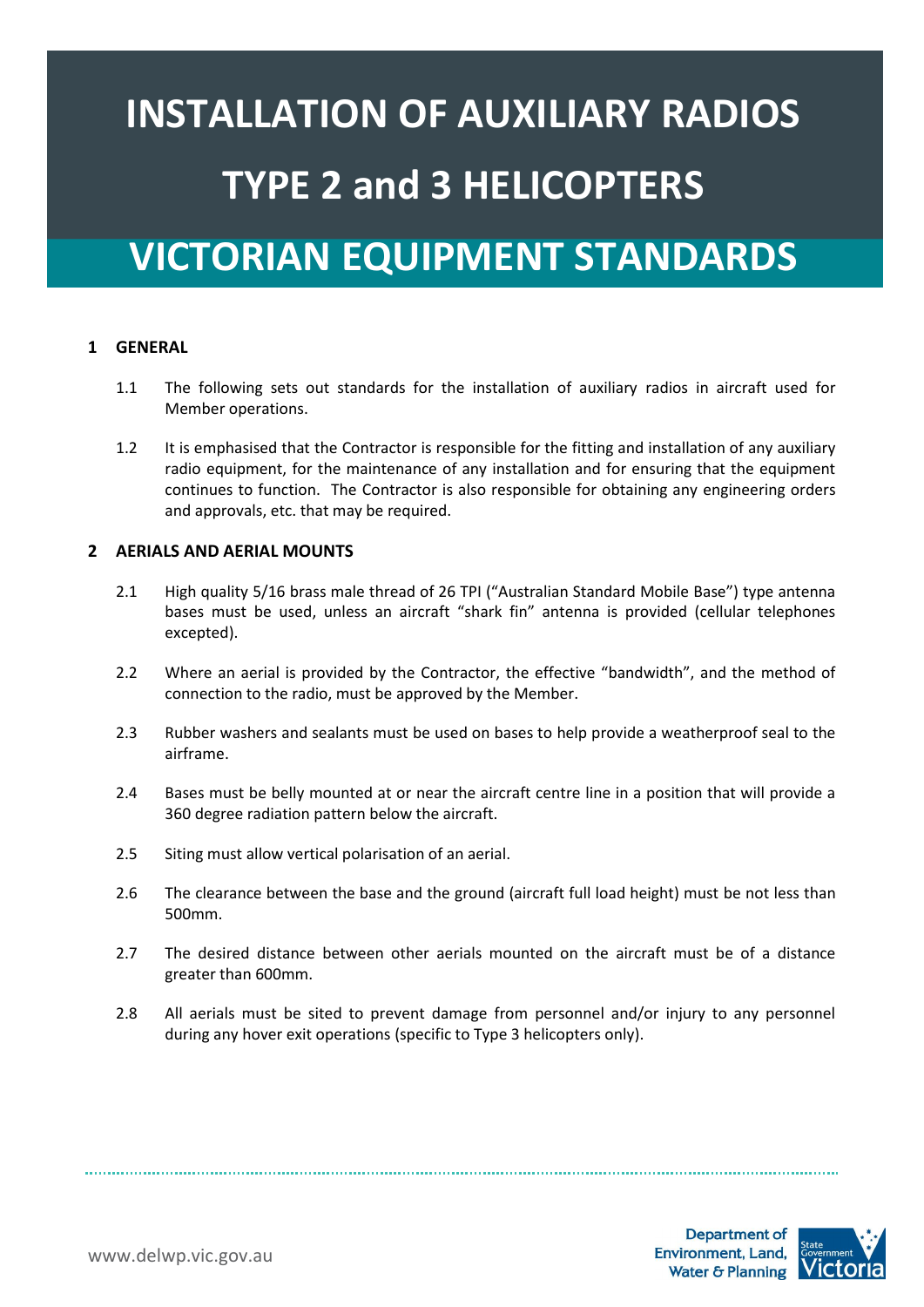#### **3 AERIAL CABLING**

- 3.1 Mil Spec RG 58 C/U type cable or electrically equivalent with attenuation no greater than 3.1 dB per 10 metres at 200MHz. Connections to be waterproofed as required.
- 3.2 Cable must be soldered to aerial mount.
- 3.3 Solder connection to mount must be waterproofed.
- 3.4 Cable(s) must be loomed to prevent abrasion to the cable or prevent fouling with mechanical linkages, pipes or flight control cables in aircraft.
- 3.5 Cable must be terminated at radio site with a BNC connector suitable for the type of cable (cellular telephone excepted).

## **4 RADIO LOCATION**

- 4.1 Transceivers must be installed to allow easy access for maintenance or changeover purposes.
- 4.2 If transceivers are mounted in a locker or boot, adequate protection must be placed around the radio and associated cables to prevent either from being knocked or damaged and the ingress of liquids including oil and water.
- 4.3 Any excess cable length must be contained by cable clamps to prevent it from hanging and allowing it to be caught on items within lockers and boots.
- 4.4 Transceivers and control heads must not be exposed to direct sunlight.
- 4.5 Sufficient airspace or airflow for heat dissipation must be provided to the transceivers.
- 4.6 Transceivers, wiring and control heads must be sited to avoid any electrical or other interference from other aircraft components.
- 4.7 Control heads must be sited to allow the ergonomic operation by users and to protect from accidental knocks or abrasions.
- 4.8 An additional control head must be mounted in the rear passenger compartment at a location acceptable to the Member (applies to all Type 3 helicopters and Type 2 helicopters required to undertake rappelling operations).

*NOTE: The mounting of the Member radio head should in no way impede the comfortable use and operation of the FLIR equipment.*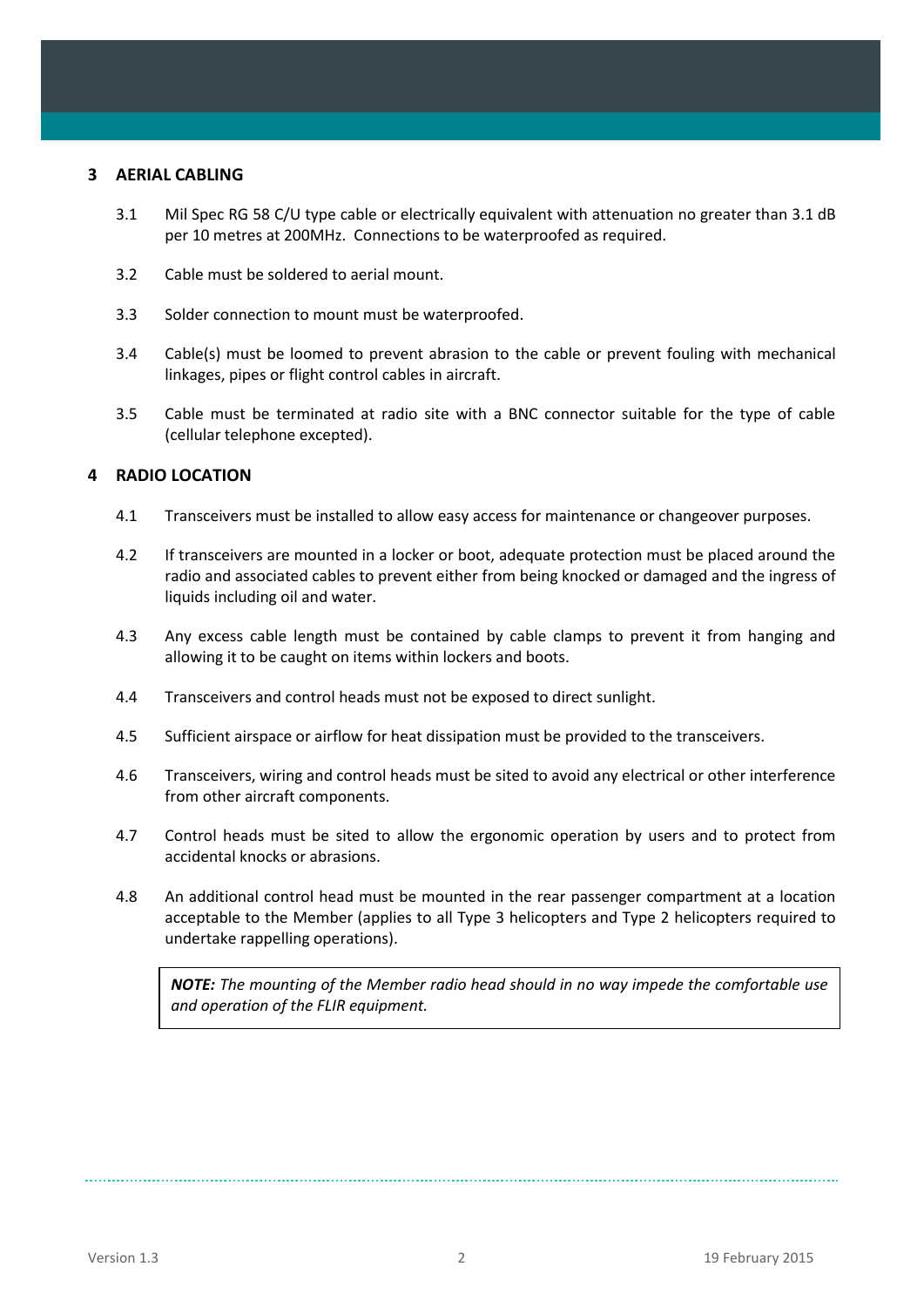## **5 DC POWER**

5.1 Regulated and filtered 13.8 volts negative earth/chassis DC supply to each radio from an outlet socket type MS 3102 16 S 4 S. Polarisation to be A+ and B-.

*NOTE: The polarity of this plug is the reverse of the 24-28V DC supply.*

- 5.2 Each radio is required to be capable of 8 amps current capacity.
- 5.3 Power for radios should come from the radio supply bus of the aircraft with voltage being supplied from this bus through a switch and circuit breaker, of suitable current rating, marked "aux radios" (or "phone" if applicable).
- 5.4 Power cable to radio site will be a suitable aircraft approved wire, capable of supplying the required current without causing damage to or interfering with the operation of the aircraft.
- 5.5 Interconnection between the 13.8 volt supply socket and the transceiver will be via a fused lead and an MS 3102 16 S 4 P plug.
- 5.6 Power cable(s) must be loomed to prevent abrasion to cable or prevent fouling with the mechanical linkages, pipes or flight control cables in the aircraft.

#### **6 AUDIO INTERFACING**

- 6.1 Transmit and receive audio must be clear and of high quality without excessive distortion, noise or muffling. Audio quality must be acceptable to the Member.
- 6.2 All communication system sockets and drop leads must be capable of accepting a single pole / NATO U-174/U and/or U-93A/U or equivalent plug.
- 6.3 All flight helmets/headsets used by the pilots and crew must be interfaced to provide the correct audio level, and impedance levels, into, and out of the radio(s), as well as providing sidetone, from all transmit positions within the aircraft. This interface must be made to high electrical standards allowing for the harsh operating environment.
- 6.4 Balancing of audio levels for all communications must be carried out for all positions in the aircraft.
- 6.5 Receive audio of any auxiliary radios must be via the aircraft's normal audio selection box.
- 6.6 Transmit audio of any auxiliary radios must be via the aircraft's normal transmit control circuits.
- 6.7 PTT of any auxiliary radios must be controlled through the aircraft's normal PTT.
- 6.8 The ability for the pilot and co-pilot position and the position immediately behind the co-pilot, to transmit and receive on all radios installed in the aircraft.
- 6.9 Voice Activated (VOX) intercom capability for all positions.